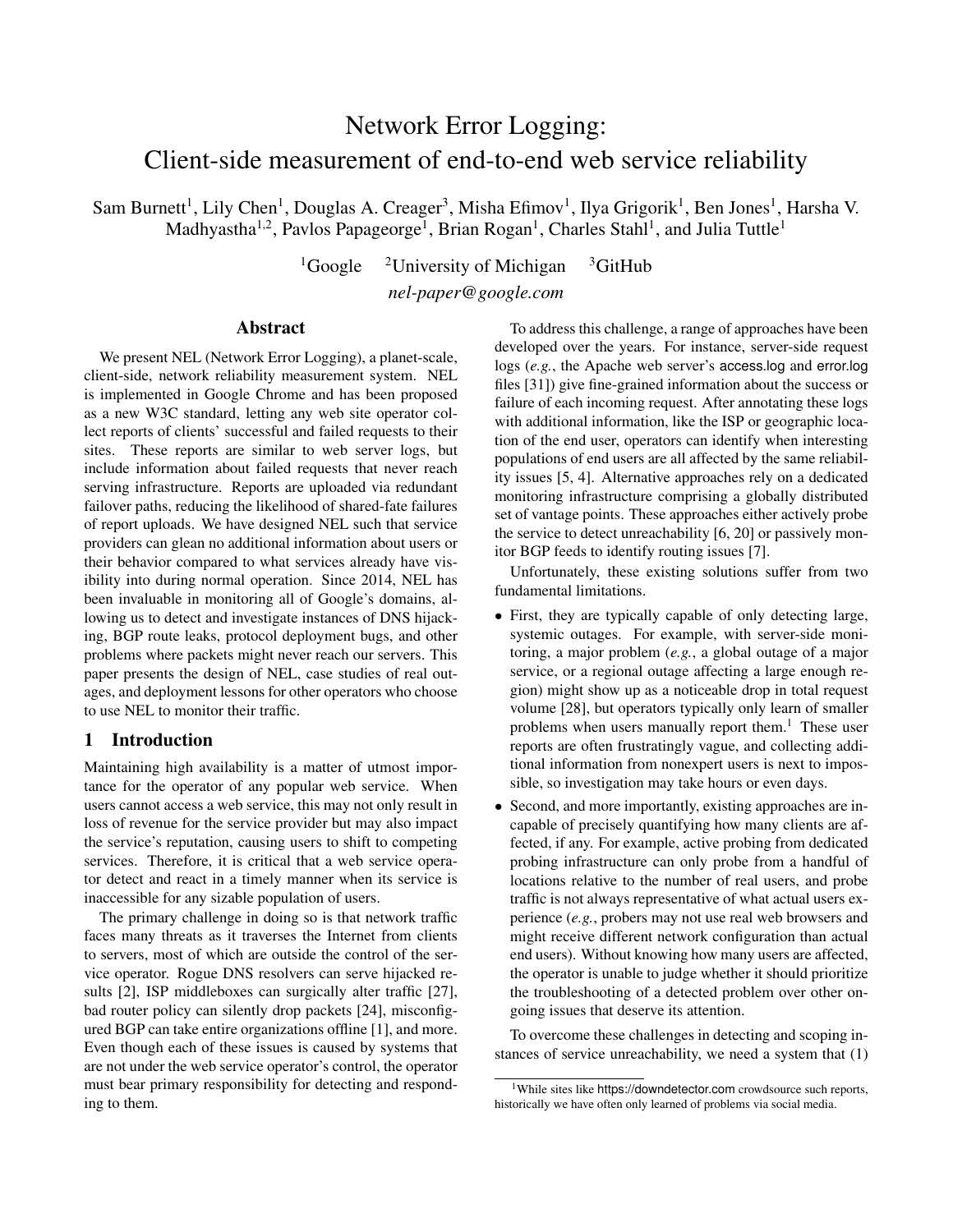passively monitors *actual* end user traffic to any target web service; (2) has visibility into reliability issues regardless of where on the end-to-end path they occur; and (3) requires little to no custom engineering work on the part of the operator.

With these goals in mind, we have designed, implemented, and deployed NEL (Network Error Logging). The key intuition behind NEL's design is that clients have ground truth about their ability to access a web service. Therefore, NEL leverages end users' browsers to collect reliability information about the service. NEL is implemented directly in the browser's network stack, collecting metadata about the outcome of requests, without requiring any custom per-site JavaScript instrumentation. The browser then uploads these reports to a redundant set of collection servers, which aggregates reports from users around the globe to detect and scope network outages.

This paper describes our contributions, based on the following three tracks:

First, we present our solutions to the various engineering and policy challenges that arise in using client-side data to detect reachability issues. When clients are unable to talk to a service, how do we still ensure successful collection of unreachability reports from these clients? What should uploaded reports contain so that they aid in diagnosing and estimating the impact of outages? How do we prevent abuse of the system, given that clients are free to upload fraudulent reports and service operators can attempt to learn about clients' reachability to other services? Our primary consideration in answering these questions has been to preserve user privacy; we ensure that NEL does not reveal more about clients than what service operators would learn during normal operation.

Second, we describe our experiences in using NEL to monitor reachability to Google's services since 2014. In that time, as we relay in Section 4, it has been instrumental in detecting and mitigating a wide variety of network outages including routing loops, BGP leaks, DNS hijacks, and protocol misconfigurations. In particular, without NEL, it would have been hard, if not impossible, to estimate the number of clients affected by each outage. Thus, NEL has proved invaluable in helping us identify which problems warrant immediate investigation due to their large impact and which ones we can afford to ignore or attend to later.

Third, after several years of experience with an initial implementation that could only monitor Google services, we describe our recent efforts to promote this capability as a new proposed W3C standard [11]. Standardizing this work has two benefits: (1) it allows all service operators to take advantage of this new collection ability, and (2) it allows operators to collect reliability data from any user agent that complies with the standard, and not just Chrome.

NEL is not a panacea for painstaking problem detection and diagnosis. It cannot report problems when clients are completely disconnected from the network or cannot reach at least one of a redundant set of collectors. It reports



Figure 1: Steps and entities involved in enabling a client to access a web service.

only coarse-grained summaries about entire requests, and is no substitute for lower-level network diagnostics like traceroutes and packet captures. (For example, it can detect when clients experience connection timeouts, but cannot tell you much more about why.) Nonetheless, NEL has proven a valuable tool for detecting and scoping network outages that are invisible to other monitoring infrastructure.

## 2 Background and Motivation

We begin by listing several causes that may render a web service inaccessible, solutions that exist to detect service reachability problems, and the limitations of these solutions that motivated us to develop NEL.

#### 2.1 Causes of service inaccessibility

As Figure 1 shows, a typical communication between a client and a web service offered over HTTPS involves the following steps: the client performs a DNS lookup of the service's hostname, establishes a TCP connection to the IP address it obtains, performs a TLS handshake with the server, and then sends its HTTP request.<sup>2</sup>

Given these steps, a client may be unable to communicate with a web service due to any of the following reasons:

- DNS failure: The client will be unable to execute any of the subsequent steps if its attempt to resolve the service's hostname fails. This can happen either if the nameserver that the client uses is unresponsive, or if the service provider's DNS setup is misconfigured.
- DNS hijack: The client could get an incorrect IP address in response to its DNS request if either the nameserver that the client uses is compromised or if the client is compromised to use a malicious nameserver.
- IP unreachability: When the client does get a correct IP address, the Internet may be unable to route packets from the client to that IP, either due to problems with BGP (*e.g.*, misconfiguration or convergence delays) or because of active blocking by network operators.

 $2$ Note that this only considers the user's communication with a "frontend" server. Modern services typically require many back-end service calls to generate the final response, which are hidden behind the interaction with the front-end server, and invisible to the client (and by extension, NEL).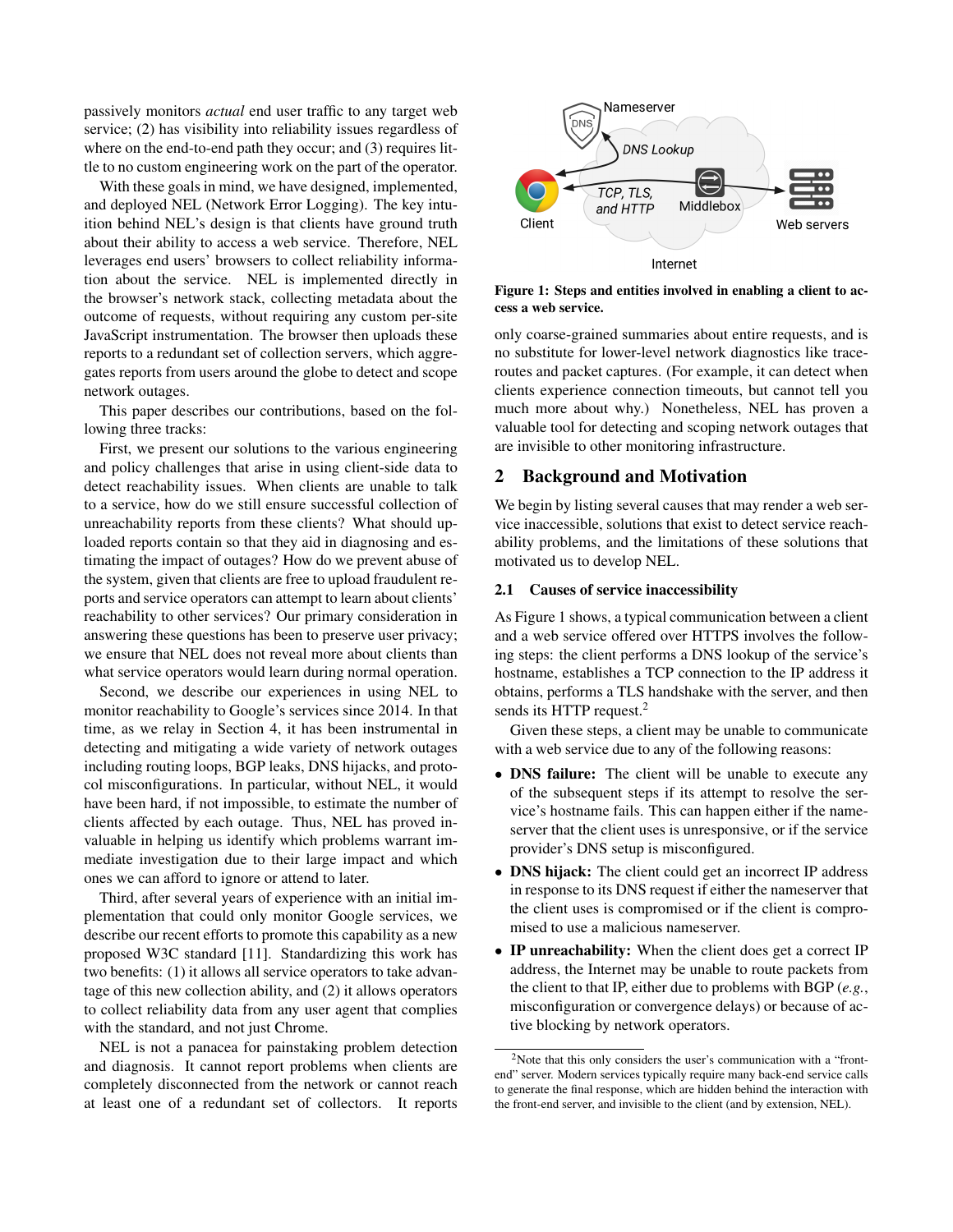- Prefix hijack: Alternatively, if the prefix which contains the IP address has been hijacked, the client's requests will be directed to servers not controlled by the service provider. The client will hence be (hopefully) unable to complete TLS connection setup.
- Faulty middlebox: When IP-level reachability between the client and the service is functional, the client's attempt to connect to the service may still fail due to a misconfigured or malicious middlebox enroute.
- Service faulty/down: Lastly, even if the client's DNS lookup succeeds and both IP-level and TLS-level connectivity are unhindered, the client will be unable to access a service that is down or misconfigured.

## 2.2 Existing solutions and limitations

To detect unreachability caused by the above-mentioned problems, a wide range of solutions have been developed over the years. This body of prior work falls broadly into four categories.

Monitoring from distributed vantage points. A popular approach is to monitor reachability from a dedicated set of distributed vantage points. Solutions that use this approach either actively probe services from devices that mimic real clients [3, 6]—probing can either be at the application level (*e.g.*, in the form of HTTP requests) or at the routing level (*e.g.*, in the form of traceroutes)—or passively monitor BGP updates (*e.g.*, to detect prefix hijacks [22, 19]), or use some combination of the two [20, 35]. Such approaches can detect problems that have wide impact. Localized problems are, however, likely to go unnoticed because a set of vantage points typically cannot match the global coverage of a service's clients. Moreover, when unreachability is detected, it is hard to estimate how many real clients are affected.

Monitoring service logs. To ensure broad coverage, service providers can monitor their service's usage either by analyzing server-side logs or by augmenting pages on their site with JavaScript that performs and uploads client-side measurements (popularly referred to as Real User Monitoring, or RUM for short [9]). With either strategy, operators must infer reachability problems from the *absence* of traffic. Requests from affected users will never arrive at the server and therefore are absent from server-side logs, whereas users unable to fetch even the HTML of a web page will not execute any JavaScript included on the page, even if cached. For any population of users, a significant drop in requests compared to what is typically expected (given historical traffic volumes) may indicate a reachability problem being experienced by these users. The challenge here is: how to distinguish between localized reachability problems and intrinsic volatility in traffic volumes? While traffic in aggregate across a large population of users is typically fairly predictable (*e.g.*, same from a particular hour in a week to that hour next week), the smaller the subset of users considered, the larger the unpre-

| Data source                                   | Enable<br>timely<br>detection | Detect<br>localized<br>outages | <b>Estimate #</b><br>of affected<br>clients |
|-----------------------------------------------|-------------------------------|--------------------------------|---------------------------------------------|
| Distributed<br>moni-<br>toring infrastructure |                               | ×                              | X                                           |
| Service logs                                  |                               | $\times$                       | $\times$                                    |
| Backscatter traffic                           | X                             | $\times$                       | $\times$                                    |
| User reports                                  | $\times$                      |                                | $\times$                                    |
| NEL.                                          |                               |                                |                                             |

Table 1: Properties satisfied by different approaches for detecting service reachability problems at scale.

dictability. As a result, drops in traffic volumes for small populations of users are not adequate evidence for service operators to take action.

Monitoring backscatter traffic. Similar limitations exist with solutions that rely on backscatter traffic—traffic that clients send to unused portions of the IP address space—to detect reachability issues [12]. Here too, one has to infer (for example) censorship based on the absence of traffic. Consequently, problems can be reliably detected only when they are large in scope. Moreover, even when backscatter traffic shows an absence of traffic from a large population, those users likely cannot reach *any* IP address.

Leveraging user reports. An approach which can detect localized problems, unlike the previous categories of solutions, is to rely on complaints/reports from users. However, such solutions are typically incapable of detecting reachability problems in a timely, reproduceable, representative, and consistent manner. For example, users in some regions may be less likely to notify service operators about problems, due to language or cultural barriers.

Table 1 summarizes the limitations of these existing solutions. The overriding one, which motivated our development of NEL, is the inability to accurately estimate *how many clients are currently affected by an outage*. In our experience, a high confidence estimate of the scope of a problem is the top criterion to warrant investigation by a service operator. Lacking such data, it is hard to triage and prioritize human effort to troubleshoot the large number of issues that a service provider has to deal with at any point in time.

# 3 Design

This section presents the design of NEL, our browser-based mechanism for collecting information about a web service's availability, as seen by its clients. By using the client as the vantage point, the operator gains *explicit* information about the impact of reliability problems, rather then having to *estimate* the impact based on either the absence of traffic or by extrapolating from a small set of clients.

Google has twice implemented the ideas behind NEL: first as a proof of concept that could only monitor reachability to Google properties, and again as a proposed public W3C stan-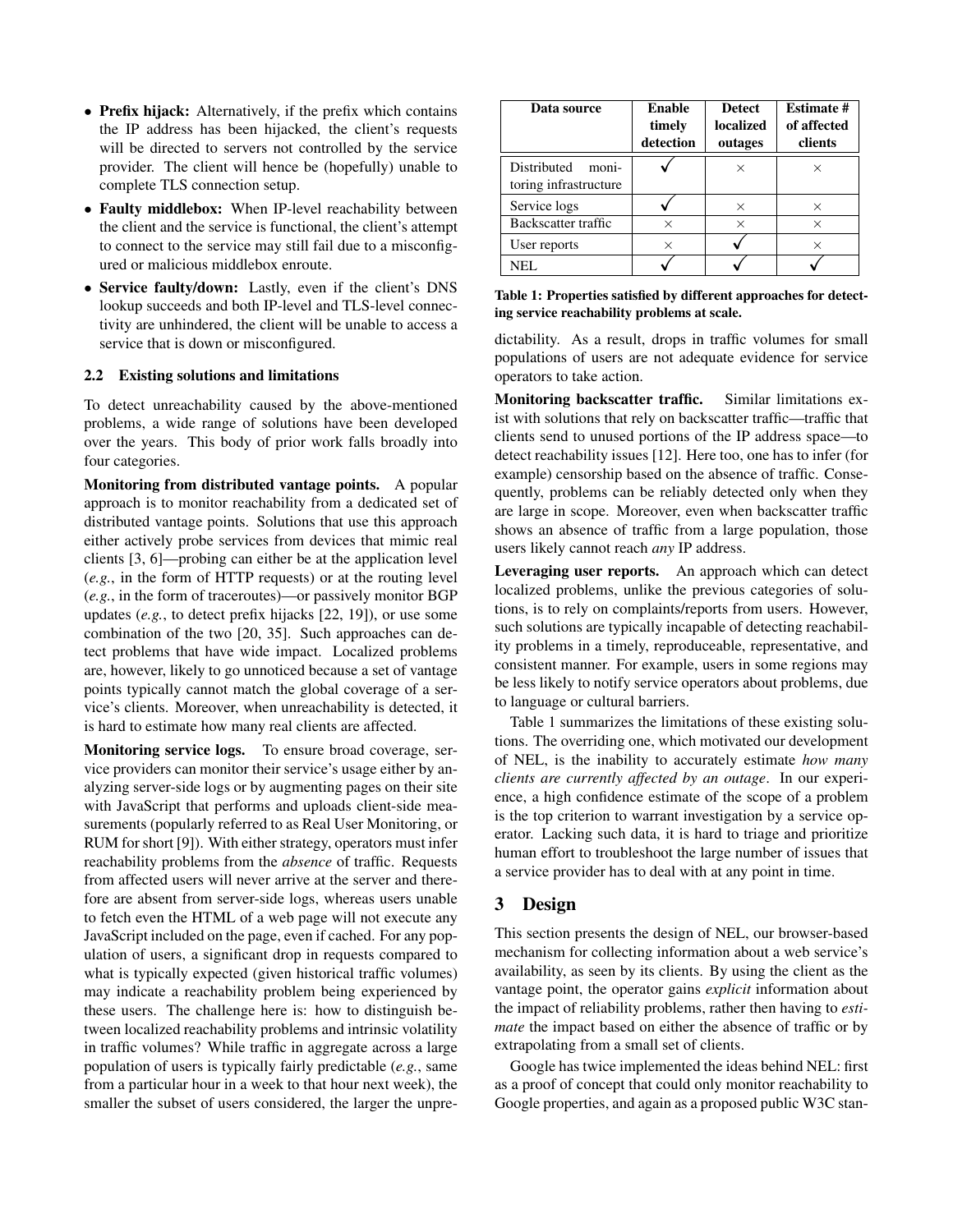

icy in the service's response headers. The client reports the suc-Figure 2: When a client successfully communicates with a service, collection of client-side reports is activated via a NEL polcess and failure of its subsequent requests to that service to collectors referenced in the NEL policy.

dard [11] available to all service operators. Here, we focus on the latter due to its general availability. We also summarize important differences between the two implementations.

## 3.1 Approach and challenges

When stated at a high level, NEL's approach is fairly simple and intuitive: clients upload reports summarizing their ability to either successfully or unsuccessfully access target services. In aggregate, such reports enable the provider to piece together the ground truth as to how many, and which, of its clients are unable to access its service.

Realizing this approach in practice requires us to answer several questions:

- How do clients know which services to collect reliability information about?
- What should clients include in reports they upload?
- *•* In order to reliably report that information, where should clients upload reports to?

Before describing our answers to these questions (summarized in an illustration of NEL's architecture in Figure 2), we first list the properties required of such a system, which motivate our design choices.

#### 3.2 Security, privacy, and ethics

When designing NEL, we have to balance collecting enough information to enable quick detection of reliability issues versus satisfying the security and privacy expectations of both service owners and their end users. There are four principles in particular that we must follow:

- 1. We cannot collect any information about end users, their device/user agent, or their network configuration, that the server does not already have visibility into. That is, we should not collect *new information* relative to existing server logs; only existing information in a *different place*.
- 2. We can only collect information about requests that user agents issue when users voluntarily access services on the Web. We cannot issue requests in the background (*i.e.*, outside of normal user activity), even though this prevents us from proactively ascertaining service reachability.
- 3. End users can opt out of collection at any time, either globally or on a per-site basis. Support for respecting optouts must be implemented by NEL-compliant user agents, so that users do not need to trust service providers for optouts to take effect.
- 4. Modulo that end-user opt-out, it is *only* the site owner who gets to decide whether reports are collected about a particular site, and if so, where they are sent. Third parties (including browser vendors) must not be able to use NEL to monitor sites that they do not control.

These principles have clear ramifications on the design of the system, as we discuss below in our description of NEL's design; Table 2 provides a summary.

#### 3.3 When do clients generate reports?

Configuration via response headers. How does a user agent know which requests to collect reports about? An operator needs a way to instruct client browsers to collect reports about requests to services they control, along with any configuration parameters about that collection.

HTTP response headers provide exactly what we need: service operators insert policy configuration headers (Report-To and NEL) into their outgoing responses; Figure 3(a) shows an example. The user agent's network stack intercepts these policy headers as part of the normal processing of the response. NEL is limited to secure connections— HTTPS connections with validated certificates—ensuring that (in the absence of a subversion of the certificate trust validation mechanism) third parties cannot inject NEL policies into the responses of servers not under their control.

If an attacker does somehow subvert connection security, they could inject NEL's HTTP headers and can obtain NEL monitoring data. For example, a malicious or compromised CDN provider could siphon NEL logs off to their own collector. But such an attacker could obtain the same data by other means (*e.g.*, by injecting additional JavaScript).

Scope of activation. We need to ensure that client-side collection of NEL reports does not allow third parties to collect information about sites they do not control. The cleanest way to do this is to follow the existing Same-Origin Policy (SOP) [8], and to have report collection be scoped to the origin (domain name, scheme, and port) of the request. That is, collection would be activated (or deactivated) for all requests to an origin; any collection policy configured for origin *A* would have no effect on requests to origin *B*, even if both origins happen to be owned and operated by the same entity.

Note that NEL does not preclude user agents from generating NEL reports even when the user is in private browsing mode. In such cases, any service's server-side logs do reflect the user's use of its service. NEL is simply collecting the same information at the client and uploading it via redundant paths to the same service provider. As we describe later in this section, the contents of any NEL report ensure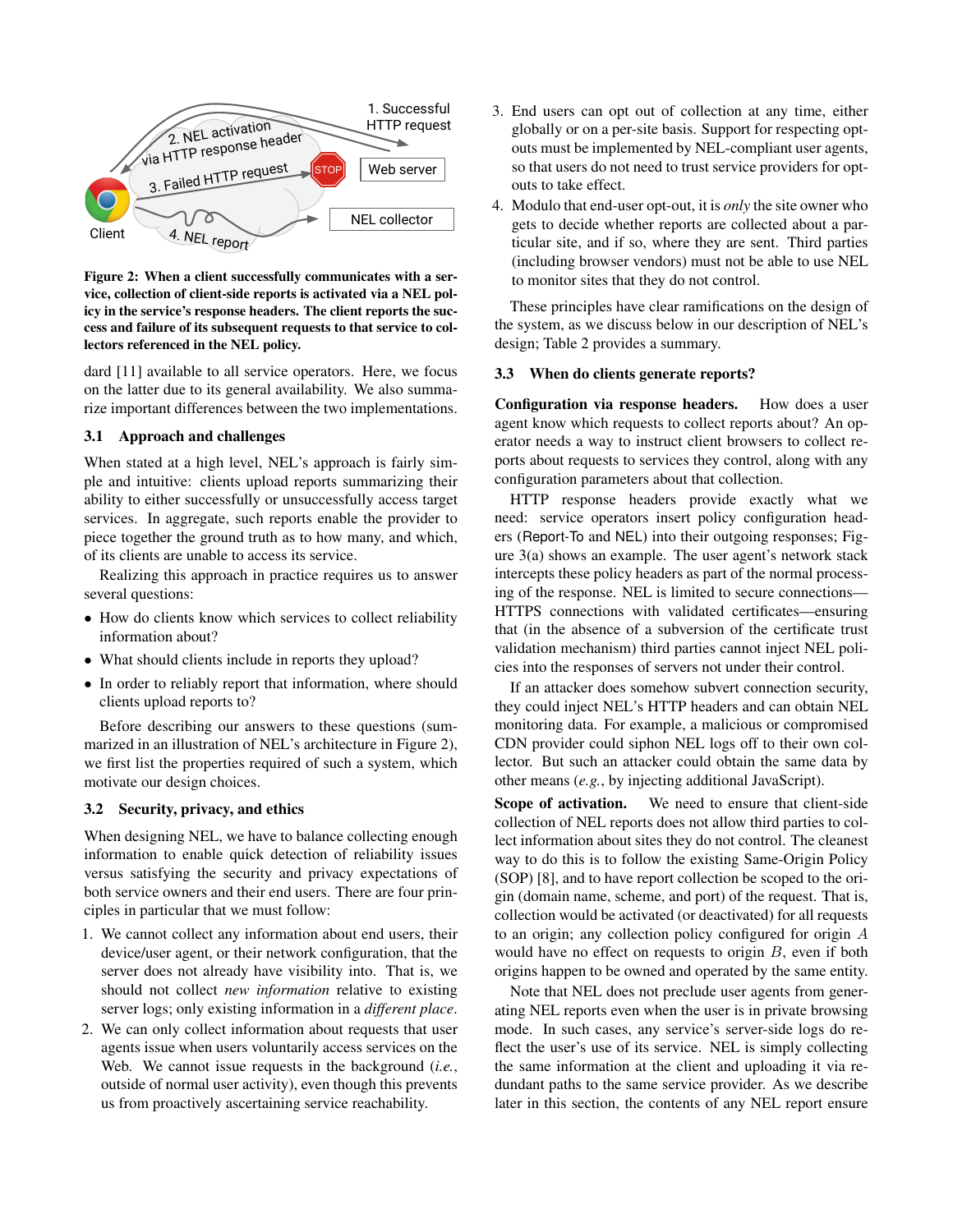| Goal                                                                      | Approach                                                                                                                                                                                                                                                                                       | <b>Refinements/Experience</b>                                                                                                                                                                                                                                                        |  |  |  |  |  |
|---------------------------------------------------------------------------|------------------------------------------------------------------------------------------------------------------------------------------------------------------------------------------------------------------------------------------------------------------------------------------------|--------------------------------------------------------------------------------------------------------------------------------------------------------------------------------------------------------------------------------------------------------------------------------------|--|--|--|--|--|
| Securely activate client-<br>side collection of reacha-<br>bility reports | • Include NEL policy header in HTTP responses<br>• Enforce Same-Origin Policy<br>• Limit to HTTPS connections                                                                                                                                                                                  | • With include_subdomains option, one success-<br>ful communication with an origin suffices for a<br>user agent to start collecting (some) reports for<br>all subdomains of that origin                                                                                              |  |  |  |  |  |
| Ensure report content pre-<br>serves user privacy, yet<br>aids diagnosis  | • Only include information that is visible to service<br>during normal operation<br>• Limited set of hierarchically organized error types                                                                                                                                                      | • Upload reports even for successful requests to<br>establish baseline request rate and to reduce<br>burstiness of collection workload                                                                                                                                               |  |  |  |  |  |
| Enable secure and timely<br>collection of NEL re-<br>ports from clients   | • Causes that can render collectors unreachable<br>should be disjoint from those that can affect the<br>service's reachability<br>• Client downgrades report (removing sensitive in-<br>formation) if service's IP address is not one from<br>which it has received NEL policy for this origin | • Specify weight and priority per collector to bal-<br>ance load and to enable failover across collectors<br>• Configurable sampling rates to reduce load on<br>both clients and collectors<br>• Host collectors on cloud infrastructure to deter<br>censorship of report collection |  |  |  |  |  |

Table 2: Summary of the approach taken in NEL to address different design decisions, along with experience-based refinements.

that the service provider can glean no additional information about its users than it can from its server-side logs.

Preventing DNS rebinding attacks. On its own, SOP is not enough to prevent a malicious actor from using NEL to learn about the reachability of origins that they do not control. Consider a *rebinding* attack, where an attacker who owns bad.example wishes to learn about the availability of good.example. They start by configuring DNS to resolve bad.example to a server that they control (using a short TTL), and getting an end user to make a request to bad.example. The server returns a NEL policy instructing the user agent to send NEL reports to a collector run by the attacker. They then update DNS to resolve bad.example to good.example's IP address(es), and cause the user to make another request to bad.example. Even though the request *looks* like it will go to the original bad.example server, it will instead be routed to good.example's server; if there are any errors with the connection, NEL reports about those errors will be sent to the attacker's collector. In this way, the attacker has been able to collect error reports about good.example, even though they do not own it. This kind of attack could also be used to port scan an internal network, by repeatedly rebinding bad.example to several different internal IP addresses.

NEL prevents such attacks by having user agents *downgrade* the quality of a report when the server IP address that a user agent contacts is not one from which it previously received the NEL policy header for this origin. In this case, instead of reporting whether the request succeeded or not (and the error type if not), the report simply states that the user agent's DNS lookup yielded a different IP address. This information is safe to report to the attacker, since it is information that they already knew; and, because it relates to what addresses bad.example resolves to, the attacker is actually the legitimate party to deliver this information to. Note that this can limit the utility of NEL's reports for domains that resolve to many IP addresses (*e.g.*, CDNs).

Subdomain reports. A consequence of activating NEL via headers in HTTP responses and enforcing SOP is that NEL

cannot help an operator discover a client's inability to access their service unless the client has successfully communicated with the service at least once in the past. To minimize the impact of this constraint on service providers, a NEL policy can include the include subdomains field, which tells the user agent to collect and upload reports for both the origin as well as all of its subdomains.

At first glance, this is a clear violation of SOP: there is no guarantee that the web sites hosted at each subdomain are owned by the same entity.<sup>3</sup> To maintain our privacy properties, a user agent can only use an include subdomains policy to report *DNS errors* about requests to a subdomain, since the author of the policy has only been able to establish ownership of that portion of the domain name tree. Subdomain reports about successful requests, and about any errors that occur during or after connection establishment, are *downgraded* to reports only containing information visible in DNS. Such reports suffice for the service provider to discover unreachability due to DNS misconfiguration, *e.g.*, the provider may have forgotten to add a DNS entry for a new subdomain.

## 3.4 What do clients upload?

Report content. The most important part of a NEL report (Figure 3(b) shows an example) is the type, which indicates whether the underlying request succeeded or failed. If the request succeeded, the report's type will be ok; if it failed, it will describe what error condition caused the request to fail. The full set of predefined error types is given in the specification [11, *§*6]; examples include http.error, dns.name\_not\_resolved, tcp.reset, and tcp.timed\_out. These predefined types are categorized hierarchically, so that one can find, for example, all TCP-related failures by looking for any type that starts with tcp.

We have found it useful to collect NEL reports even for successful requests, despite the fact that these requests also show up in server-side logs. Reporting on successful re-

<sup>3</sup>Consider a PaaS cloud offering like Google App Engine, where independent cloud applications are hosted at subdomains under appspot.com.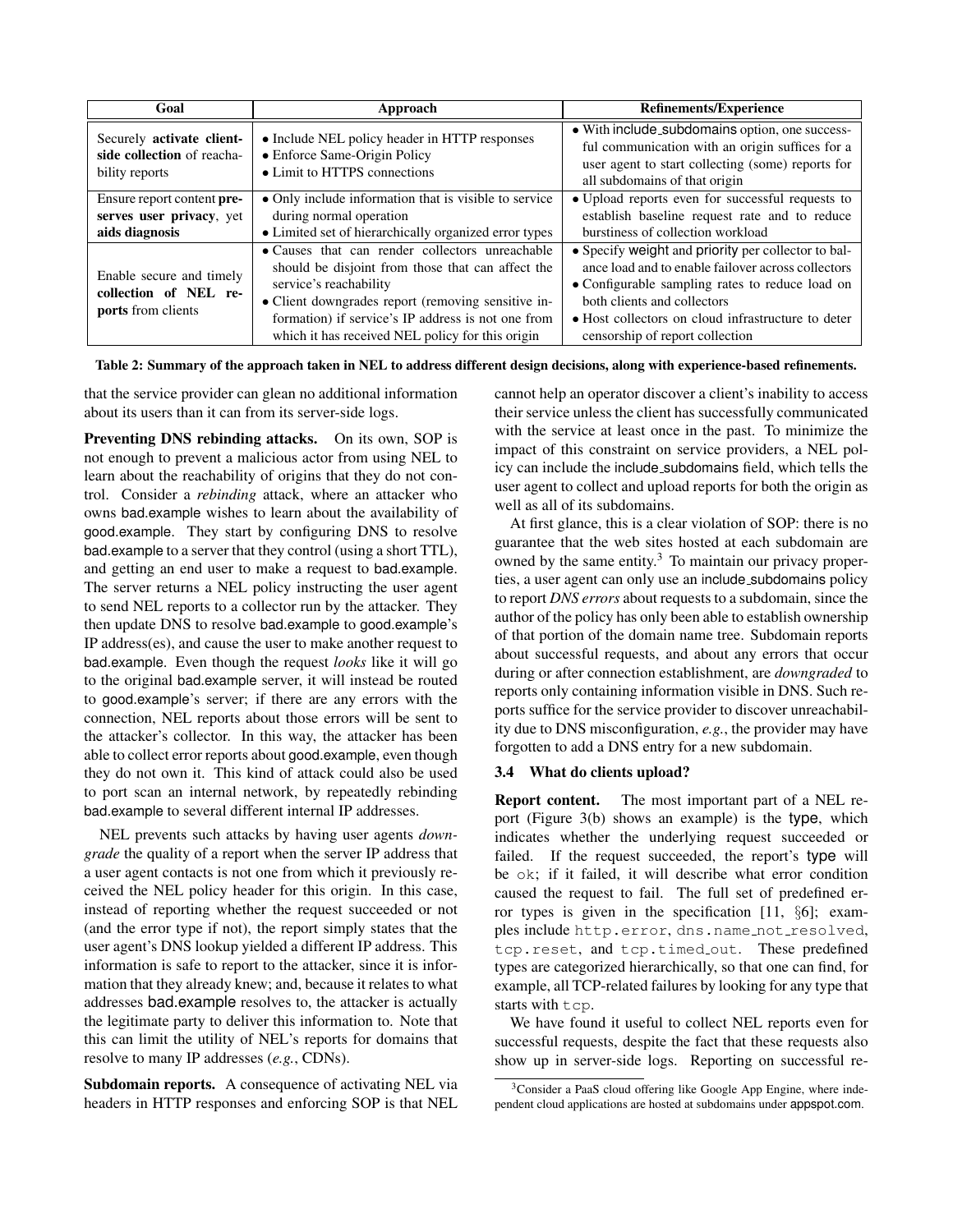```
Report-To: {<br>"endpoints":
                      // Try to send reports to one of these URLs
 [{"url": "https://collector1.com/upload-nel"},
 {"url": "https://collector2.com/upload-nel"}],
    "group": "nel", // The name of this group of endpoints
    max_age": 300 // This set of collectors expires in 5 minutes
}
NEL: {
   "failure_fraction": 1, // Report all failed requests
    "success_fraction": 0.25, // Report 25% of successful requests
 "include_subdomains": false, // Don't report for subdomains
 "report_to": "nel", // Report to a collector in this group (above)
    "max_age": 300 // This NEL policy expires in 5 minutes
}
                                                                                                         [{<br>"age": 60000, // The report was 1 minute old when uploaded<br>"type": "network-error", // This is a NEL report
                                                                                                          "url": "https://example.com/about/", // The URL the client requested
 "user_agent": "Mozilla/5.0", // The client's User-Agent header
                                                                                                            } body": {<br>!"type":
                                                                                                                       "tcp.timed_out" // The connection timed out
                                                                                                         "phase": "connection", // The request failed during handshake<br>"server_ip": "203.0.113.75", // The client tried to connect to this IP<br>"sampling_fraction": 1.0, // This report had a 100% chance of collection<br>"protocol": "h2
                                                                                                         "method": "GET",<br>"referrer": "https://example.com/",  // The HTTP Referer
                                                                                                              "elapsed_time": 45000, // Lifetime of the request in milliseconds
                                                                                                          }
}]
                                               (a) (b)
```


quests lets us directly compare error ratios from successful and failed reports, without having to join the NEL logs with server-side logs. Comparing successful reports to web server logs also lets us estimate the relationship between NEL report volumes and actual request volumes.

In addition to the type, NEL reports can only contain a fixed set of additional information, as defined by the public specification. This helps ensure that implementors do not accidentally include additional information that would violate our desired privacy properties. In authoring the specification, our primary constraint when determining which fields to include is to ensure that every field in the report contains information that the server can already see during its normal processing of the request.

Given this constraint, NEL reports include basic information about the request: URL (with user credentials and fragment identifiers removed), HTTP request method (GET, POST, etc.), application and transport protocol (HTTP/1.1, HTTP/2, QUIC, etc.), User-Agent string, and referrer. The reports also include the HTTP status code of the response, if one was received, and how long the request took to complete.

Reports also contain the IP address of the server that the user agent attempted to connect to. For most requests, this is the public IP address of the service's front-end server that directly accepts incoming connections from end users. Inclusion of this IP address in reports is crucial to enable detection of DNS hijacking; though the error type in the report may indicate successful TCP connection setup, the server IP address mentioned in the report will not be one used by any of a service's front-end servers.

As mentioned above, there are several situations where a NEL report is *downgraded* for privacy reasons; for instance, when the server IP of the request is not one that the corresponding NEL policy was received from. In these cases, any privacy-sensitive fields are modified or removed from the report, to maintain the property that the report only contains information that the policy author already had access to. The NEL specification [11] contains more detail about precisely which fields are modified or removed, and when.

What do reports *not* contain? There are many details about the client that we explicitly exclude from NEL reports, even at the expense of hampering diagnosis. For example, if a user agent is using a client-configured proxy server, the IP address that the user agent attempts to connect to would be the IP address of that proxy server. Since that proxy configuration is not intended to be visible to the server, we cannot include the IP address in the report. Note that this restriction only applies to proxies configured *by the end user*. If their ISP is using a transparent proxy for all of its customers' requests, any individual user agent won't easily be able to detect this. That means that the server IP reported by the user agent will still be the actual address of the origin server, while the client IP address seen by the server and any NEL collectors will be the address of the transparent proxy.

Similarly, we cannot include the IP address of the DNS resolver that the client uses. For DNS-related network outages, this would be useful information to collect, since it would help the service owner determine whether a rogue or misconfigured DNS resolver is at fault for an outage; however, since this information is not visible to the server when processing a request, we cannot include it in a NEL report.

NEL reports also do not include details about HTTP requests that are immaterial to diagnosing reachability problems. For example, user agents exclude cookies and URL parameters from reports. A NEL report does include the full path that a request was issued for, not just the hostname to which the request was issued. We have not found much use for this information so far, but it may prove useful to an operator whose service configuration varies across different pathnames under the same origin.

Sampling rates. For high-volume sites, it is undesirable to have clients generate NEL reports about *every* attempted request, since that could double the number of requests a client must make and would require the site's collection infrastructure to be able to deal with the same full volume of request traffic as the actual site. NEL allows service operators to define a *sampling rate*, instructing user agents to only generate reports about a random subset of requests. Moreover, they can provide separate sampling rates for successful and failed requests. Typically, one will want to configure a very high sampling rate for failed requests, since those requests are more operationally relevant and more important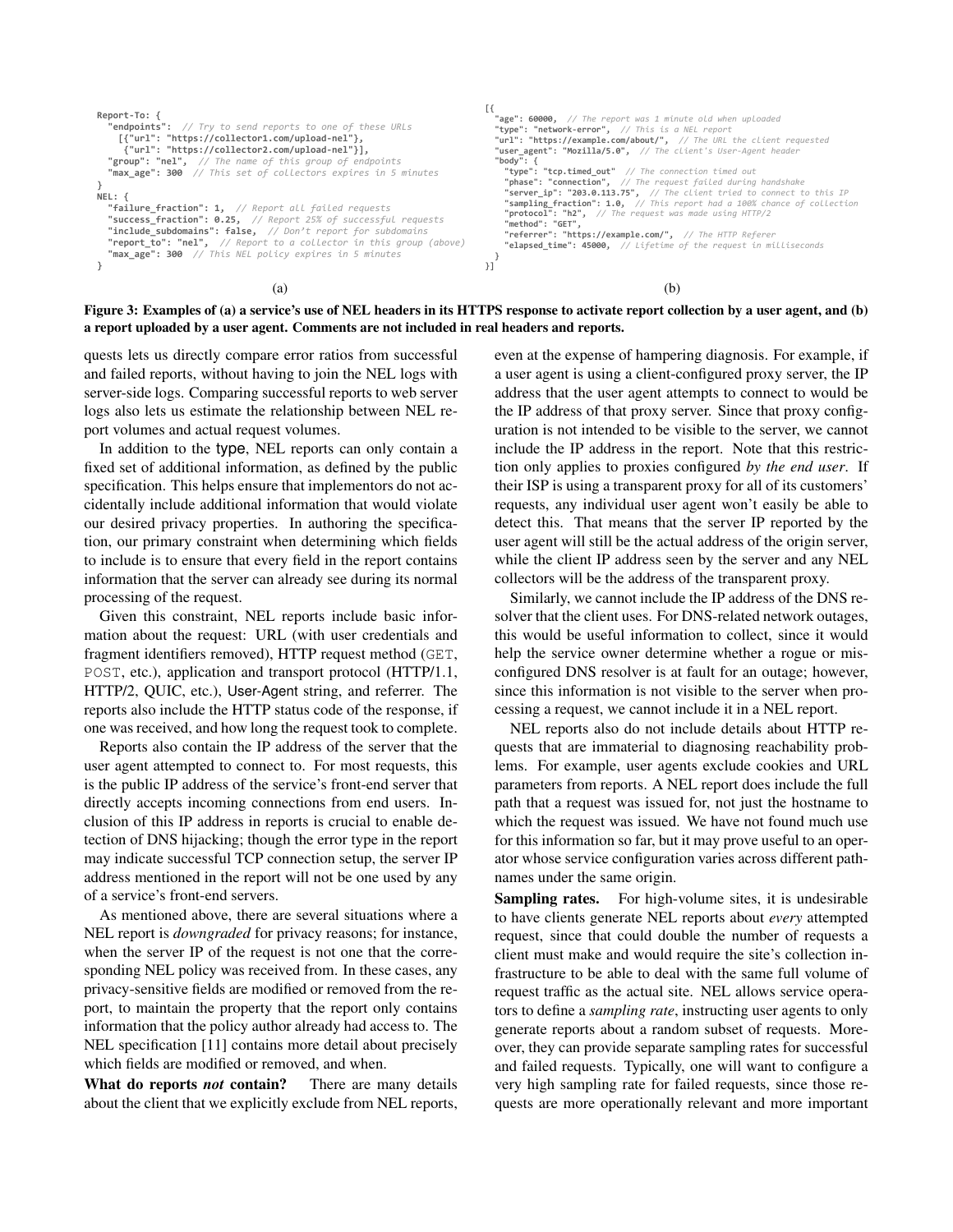to collect as much information about as possible. The utility of collecting reports for successful requests is largely to estimate their total number, so lower sampling rates (*e.g.*, 1– 10%) are typically sufficient. Each NEL report includes the sampling rate in effect when that particular report was generated, which allows collectors to weight each report by the inverse of its sampling rate when determining totals.

To reduce overhead, it may be tempting to adaptively vary the sampling rate over time. However, the need to increase sampling rates will arise precisely when an outage occurs. At that point, it will be infeasible for the service provider to update the NEL policy being used by affected clients.

Google uses a 5% sampling rate for successes and 100% for failures. We chose these numbers based on our experience working with NEL: (1) we find a lower sampling rate dilutes our data too much when examining small user populations (*e.g.*, when investigating outages in small ISPs), and (2) we want a relatively consistent report traffic volume, rather than massive spikes in load during major outages.

#### 3.5 Where do clients upload reports to?

Once a user agent has generated reports about requests to an origin, those reports must somehow be sent back to the service operator's monitoring infrastructure. To do this, the service operator defines a set of *collectors*, giving an upload URL for each one (see Figure  $3(a)$ ). Since the set of collectors is defined in the NEL policy included in HTTP response headers, service operators have full control over where NEL reports about their origins are sent to.

User agents will periodically batch together reports about a particular origin, and upload those reports to one of the origin's configured collectors. The report upload is a simple POST request, with the JSON-serialized batched report content in the request payload.

Report uploads are subject to Cross-Origin Resource Sharing (CORS) [32] checks. If the origin of the collector is different than the origin of the requests that the NEL reports describe, the user agent will perform a CORS preflight request to verify that the collector is willing to receive NEL reports about the origin. If the CORS preflight request fails, the NEL report will be silently discarded. Reports are only uploaded over HTTPS to prevent leaking their content to passive innetwork monitors.

Collector failure modes. For an operator to detect outages in a timely manner, it is crucial that clients be able to upload NEL reports even when they are unable to reach the monitored service. This requires that the collection path differ from the request path in as many ways as possible. As a consequence, not only must the collectors be hosted differently than the monitored service, but it is desirable that there be significant hosting diversity among those collectors. Examples of the ways in which collectors might differ from the monitored service include: different IP address (to learn about the service's IP being unreachable); different version of IP (if IPv4 is reachable, but not IPv6); different AS number (to account for BGP/routing issues); different transport protocol (*e.g.*, for QUIC-specific problems); and different hostname, registrar, and DNS server<sup>4</sup> (if the service's nameserver is unreachable). Later, in Section 4, we recount the kinds of collector diversity that have proved to be most valuable in our experience.

Given the effort necessary to ensure that collectors for a service do not share the same failure modes as the service itself, one may wonder whether the collectors could be used to improve the availability of the service, beyond collecting evidence of its (un)reachability. However, a NEL collector requires significantly fewer resources than necessary to run the monitored service. In particular, NEL collectors typically do not need to make the same latency guarantees as interactive web requests. Therefore, a service's collection infrastructure is unlikely to have the necessary capacity for an operator to serve affected users from the collectors when these users are unable to access the service normally.

Load balancing and failover. NEL enables service operators to define arbitrary load balancing and failover behavior for their collectors. Inspired by the DNS SRV record [17], a NEL policy can specify an optional weight and priority for each collector. When choosing which collector to upload a report to, a user agent will randomly select a collector from those with the smallest priority value, weighted by their weight values. The user agent keeps track of whether uploads to a particular collector fail too frequently; if so, that collector is marked as *pending*, and taken out of rotation. This ensures that collectors with higher priority are only attempted if *all* collectors with lower priority have failed. This mechanism gives service operators maximum flexibility in determining how to configure their collection infrastructure.

If *all* of the collectors are unreachable, the user agent will retain the reports in memory for a small amount of time (typically 15 minutes). When this happens, it often indicates a complete loss of connectivity on the part of the user. During this time, the user agent will continue attempting to deliver the reports (typically once per minute, with exponential backoffs). If the reports have still not been delivered after several attempts, they are dropped. The short interval ensures that we have visibility into temporary connectivity losses, while not requiring much storage in the user agent.

Note that a NEL user agent will also upload reports summarizing the success or failure of its attempts to upload a NEL report to a collector; after all, attempts to upload NEL reports are also HTTP requests. We refer to these as *meta reports*. Such meta reports help a service provider detect problems that clients face in contacting its collectors. To prevent infinite recursion, user agents generate meta reports only for uploads of NEL reports that are not meta reports.

<sup>&</sup>lt;sup>4</sup>Note that all of these must be different for the client to use a completely different set of nameservers to resolve the collector's hostname.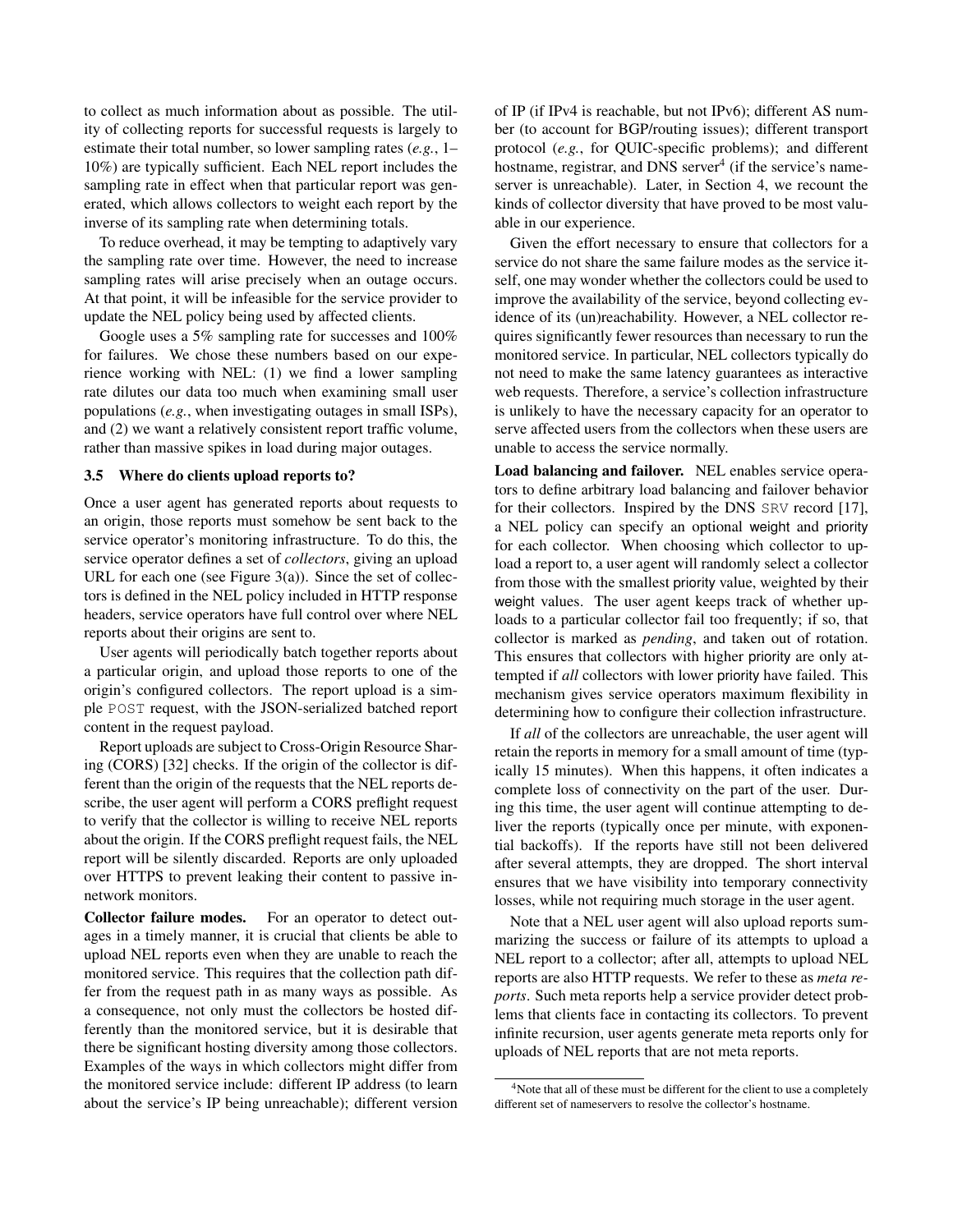| Feature         | <b>Domain Reliability</b> | <b>NEL W3C standard</b> |
|-----------------|---------------------------|-------------------------|
| Adoption model  | $Opt-in$                  | Opt-out                 |
| Activation time | <b>Browser start</b>      | After first successful  |
|                 |                           | request to an origin    |
| Activation      | <b>None</b>               | HTTP response headers   |
| overhead        |                           |                         |
| Coverage        | Google origins            | Any HTTPS origin        |

Table 3: Comparison of the two implementations of NEL: the version that monitors reachability from Chrome's users to Google's services versus the W3C standard. The latter incurs additional overhead to be generic.

Censorship resistance. Although we have found NEL useful in detecting and investigating state-sponsored censorship, NEL itself is not particularly resistant to censorship. An attacker who can block access to an origin can also trivially enumerate all NEL collectors for the origin, and block access to those collectors. Service operators could try to introduce a modicum of censorship resistance by hosting NEL collectors in cloud providers, thereby tying the fate of report collection to the cloud provider as a whole. An operator could also make it harder for an adversary to identify all of its collectors by returning different subsets of collectors to different clients [34]; however, a NEL collector may be discernable via network traffic analysis [14].

Report authenticity. Since NEL reports are generated by user agents running on untrusted client devices, there is nothing preventing clients from generating and uploading fraudulent reports. A service provider can account for this challenge by only reacting to problems that affect a large enough population of unique client IP addresses (typically dozens). This measure ensures that a malicious entity can only cause a service operator to react to fake outages if they control a large number of client devices (*e.g.*, a botnet operator). However, making NEL robust to fraud in this manner comes with the risk of minimizing the impact of an outage which affects a few IP addresses shared by many client devices, *e.g.*, when many devices are behind a shared NAT.

# 3.6 Domain Reliability

Thus far, this section has described the public standard [11] which is usable by all services and browsers, and available in Chrome as of version 69. We also implemented these ideas in an earlier proof-of-concept called *Domain Reliability*, which could only monitor reachability from Chrome users to Google services. There are some important differences between Domain Reliability and NEL (see Table 3).

*•* Since Domain Reliability was not generally available to all service operators and only monitored Google properties, it required users to explicitly opt in to report collection. With NEL, any user agent which implements the standard collects reports by default for origins which include NEL policies in their responses. A user can opt out of NEL either globally or on a per-origin basis.

- *•* One consequence of NEL being opt-out is that its users will represent a more uniform sample of a service's userbase. Because of this, we expect to more confidently generalize results from NEL to non-NEL clients.
- *•* With Domain Reliability, the list of origins for which clients generate reachability reports and the list of collectors to which they upload these reports was hard-coded into Chrome. Any updates to these lists were delivered as part of Chrome's regular update process, resulting in a multiple-week lead time to push any monitoring changes to our users. In contrast, with NEL, any web service gets to bootstrap the origins to monitor and the collector domains by including this information as headers in the service's HTTP responses. This allows monitoring changes to be picked up immediately, with the cost of increased overhead in client-server traffic.
- *•* An implication of the previous point is that NEL can enable a client to upload reachability reports for a particular origin only after that client has successfully communicated with that origin at least once. Without doing so, the client would neither know that it must generate and upload reports for this origin, nor know which collectors to upload these reports to. Because its configuration was hard-coded in Chrome, Domain Reliability enabled monitoring of a client's reachability to Google's services even if that client had never successfully been able to communicate with any Google origin.
- *•* Since Domain Reliability was only implemented in Chrome, it could not reveal reachability issues faced by users of other browsers. With NEL, a service can collect reports from any HTTP client that implements the proposed W3C standard [11].
- *•* Because Domain Reliability's configuration was encoded in source code, we relied on the existing code review process to ensure that the configuration adhered to our desired security and privacy properties. Because this configuration was restricted (by policy) to Google properties, we did not have to downgrade Domain Reliability reports like is needed for NEL in some situations; instead, we ensured that Domain Reliability's hard-coded policy prevented reports from being sent at all in those situations.

# 4 Deployment Experiences

This section relays some of our experiences with the techniques described in the previous section. In each case, data alerted us to the presence of a problem and hinted at a cause based on the population of users reporting that problem (*i.e.*, the "shape" of the problem); however, these techniques are most useful in concert with other network diagnostic tools that can dig deeper into specific problems and provide "smoking gun" evidence of a particular cause.

Note that this section deals with Domain Reliability, the initial prototype of these concepts that we developed to mon-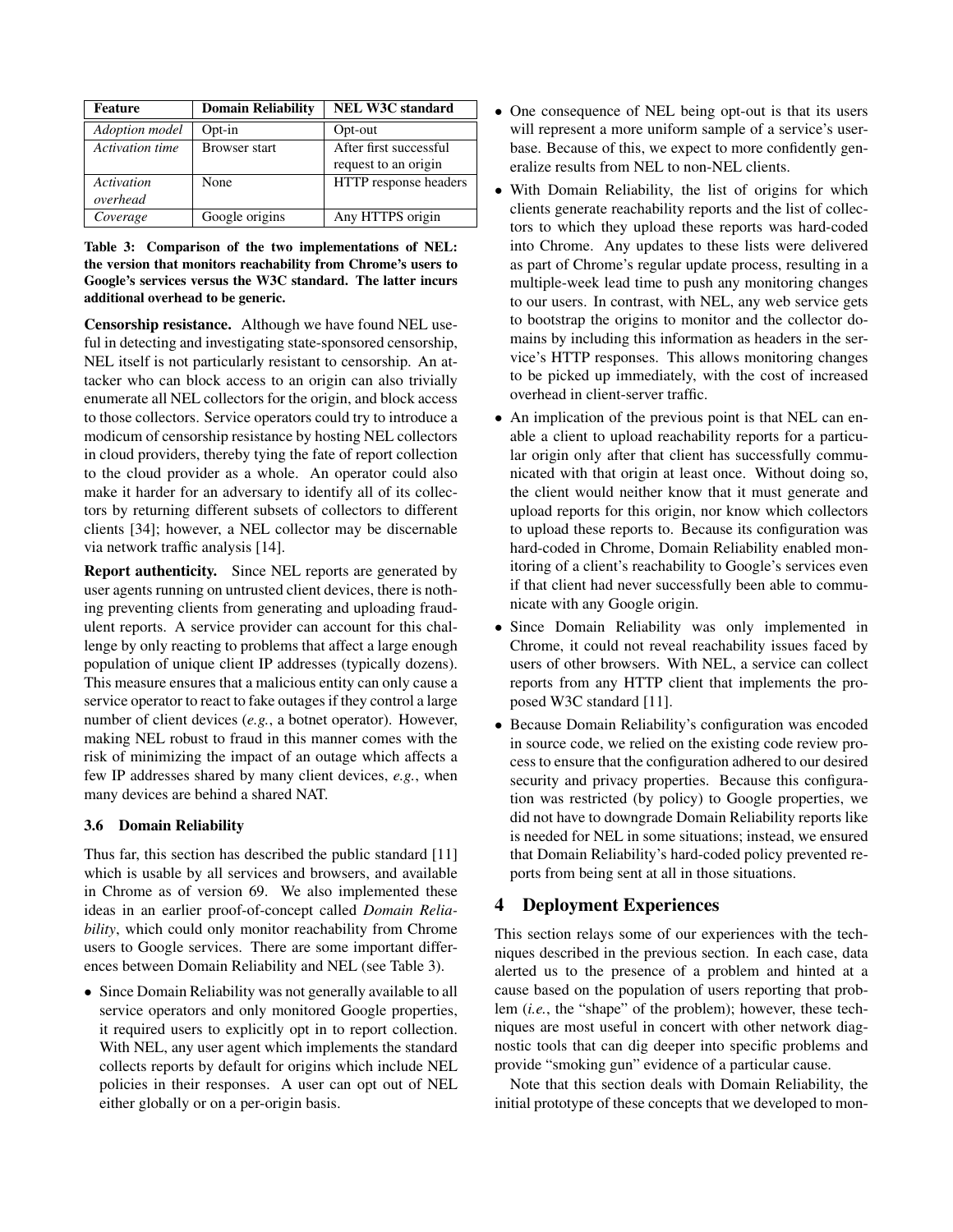| \$ traceroute X.Y.Z.33                 |       |     |                         |                 |                         |          |     |                                             |       |     |      |      |      |            |     |
|----------------------------------------|-------|-----|-------------------------|-----------------|-------------------------|----------|-----|---------------------------------------------|-------|-----|------|------|------|------------|-----|
|                                        | Loss% | Snt | Last                    |                 | Avg Best Wrst StDev     |          |     |                                             |       |     |      |      |      |            |     |
| $1. -$ ip1.isp.net                     | 0.0%  | 100 |                         | $0.2 \quad 1.1$ | 0.2                     | 49.3     | 5.5 |                                             |       |     |      |      |      |            |     |
| $2. -$ ip5.isp.net                     | 0.0%  | 100 | 6.1                     | 8.3             |                         | 4.5 12.4 | 2.3 |                                             |       |     |      |      |      |            |     |
| $3. -$ ip6.isp.net                     | 0.0%  | 100 | 8.4                     | 8.8             |                         | 7.5 36.5 | 3.9 |                                             |       |     |      |      |      |            |     |
| $4. -$ ip7.isp.net                     | 0.0%  | 100 | 7.6                     | 9.2             |                         | 7.6 18.2 | 2.8 | \$ traceroute X.Y.Z.32                      |       |     |      |      |      |            |     |
| $5.$ $\left  - - i p8.isp.net \right $ | 99.0% | 100 |                         |                 | 2671, 2671, 2671, 2671, |          | 0.0 |                                             | Loss% | Snt | Last | Avg  | Best | Wrst StDev |     |
| $6. -2??$                              | 100.0 | 100 | 0.0                     | 0.0             | 0.0                     | 0.0      | 0.0 | $1. -$ ip1.isp.net                          | 0.0%  | 10  | 0.2  | 0.2  | 0.2  | 0.3        | 0.0 |
| $7.1 - 222$                            | 100.0 | 100 | 0.0                     | 0.0             | 0.0                     | 0.0      | 0.0 | $2. -$ ip2.isp.net                          | 0.0%  | 10  | 6.9  | 8.4  | 4.8  | 11.8       | 2.4 |
| $8. -$ ip9.isp.net                     | 99.0% | 100 | 7314. 7314. 7314. 7314. |                 |                         |          | 0.0 | $3. -$ ip3.isp.net                          | 0.0%  | 10  | 7.7  | 8.3  | 7.5  | 10.7       | 1.1 |
| $9. -???$                              | 100.0 | 100 |                         | $0.0 \quad 0.0$ | 0.0                     | 0.0      | 0.0 | $4. -$ ip4.isp.net                          | 0.0%  | 10  | 33.5 | 10.7 | 7.5  | 33.5       | 8.1 |
| $10. -???$                             | 100.0 | 100 | 0.0                     | 0.0             | 0.0                     | 0.0      | 0.0 | $5.$ $\left  \cdots \right $ ip1.google.com | 0.0%  | 10  | 49.7 | 49.2 | 43.3 | 55.2       | 4.4 |
| $11. -$ ip10.isp.net                   | 99.0% | 100 | 5179, 5179, 5179, 5179, |                 |                         |          | 0.0 |                                             |       |     |      |      |      |            |     |
| $12. -???$                             | 100.0 | 100 | 0.0                     | 0.0             | 0.0                     | 0.0      | 0.0 | $6.$ $\left  \cdots \right $ ip2.google.com | 0.0%  | 10  | 49.0 | 48.5 | 44.3 | 51.6       | 2.6 |
| $13. -$ ip11.isp.net                   | 99.0% | 100 |                         |                 | 2722. 2722. 2722. 2722. |          | 0.0 | $7. -$ ip3.google.com                       | 0.0%  | 10  | 47.6 | 47.8 | 44.3 | 53.2       | 2.9 |
| $14. -$ ???                            | 100.0 | 100 | 0.0                     | 0.0             | 0.0                     | 0.0      | 0.0 | $8. -X.Y.Z.32$                              | 0.0%  | 10  | 48.9 | 49.8 | 45.9 | 58.7       | 4.6 |
|                                        | (a)   |     |                         |                 |                         |          |     |                                             | (b)   |     |      |      |      |            |     |
|                                        |       |     |                         |                 |                         |          |     |                                             |       |     |      |      |      |            |     |

Figure 4: (a) Traceroute to the affected IP address appears to show a routing loop in the last-mile ISP, and (b) traceroute from the same vantage point to an adjacent IP address exits the ISP within a few hops. Hostnames and IP addresses are anonymized.

itor traffic only to Google's services. We have monitored Google's services with it since Chrome 38 in 2014 and are currently migrating our monitoring to use NEL. Although Domain Reliability and NEL are not qualitatively different, Section 3.6 explains how one might expect our experiences to differ once we fully migrate to NEL.

#### 4.1 Unreachability of a single IP address

In December of 2018, Chrome clients started reporting failures of TCP connections and QUIC sessions made to a single Google IP address. The problem affected all requests to that IP from all users in every ISP in one country for the following two weeks.

Further manual investigation revealed that traceroutes from an affected host to that IP were failing inside a transit ISP which dominates wired connectivity within that country. We also occasionally noticed IPs belonging to this transit provider in high-TTL hops of the traceroute, suggesting that packets were stuck in a routing loop in that ISP's network (see Figure 4). The problem was eventually resolved after we contacted the ISP, although we never learned how they presumably fixed it.

NEL was useful in this case in several ways.

- *•* It let us quickly detect a problem we may have never noticed otherwise. The impacted IP served content that is visible to users but is not critical (*e.g.*, thumbnail images), which may be why we received no reports about this problem on social media, and why there was no visibility on crowdsourced sites like downdetector.com.
- *•* NEL was additionally helpful in confirming that the problem had gone away, particularly since the ISP never notified us that they fixed it.
- *•* Diversity of our NEL collectors was trivially useful in this case; a collector hosted on *any* IP other than the one impacted could have successfully received report uploads.

Although other network monitoring tools could have caught this problem (*e.g.*, active probing of all serving IPs), it would have been difficult to assess the scale of users impacted or even to achieve dense enough probe coverage to know how many ISPs were affected. It would have been



Figure 5: AS 37252 leaked prefixes to its peers, which ultimately misrouted traffic in several downstream ASNs. NEL quantified the impact of the leak on users in those downstream networks.

even more difficult to feel confident that the problem had been completely resolved.

However, NEL alone was not enough to diagnose this issue because it gave no information about the location of the problem other than the set of users affected. We needed other tools, like traceroute, to identify which network links were impacted and that most, if not all, of the Internet traffic in that country transits through one ISP.

#### 4.2 BGP leakage

On November 12, 2018, AS 37282 leaked its routing table to its upstream providers. As shown in Figure 5, this leak rerouted traffic destined for some Google prefixes, causing packet loss for many of our users. The network operations community noticed this incident and the media widely reported on it.<sup>5</sup>

NEL saw this incident as an increase in connection timeouts for the leaked prefixes. Although many other monitoring tools had clear visibility of the leaked BGP routes [7], NEL directly told us the incident's impact on user traffic. In some networks, NEL reported that nearly all requests to these prefixes timed out. Moreover, diversity of our NEL collectors was useful in this case, because we had collectors running in IP prefixes not affected by the leakage.

<sup>5</sup>https://www.manrs.org/2018/11/route-leak-causes-majorgoogle-outage/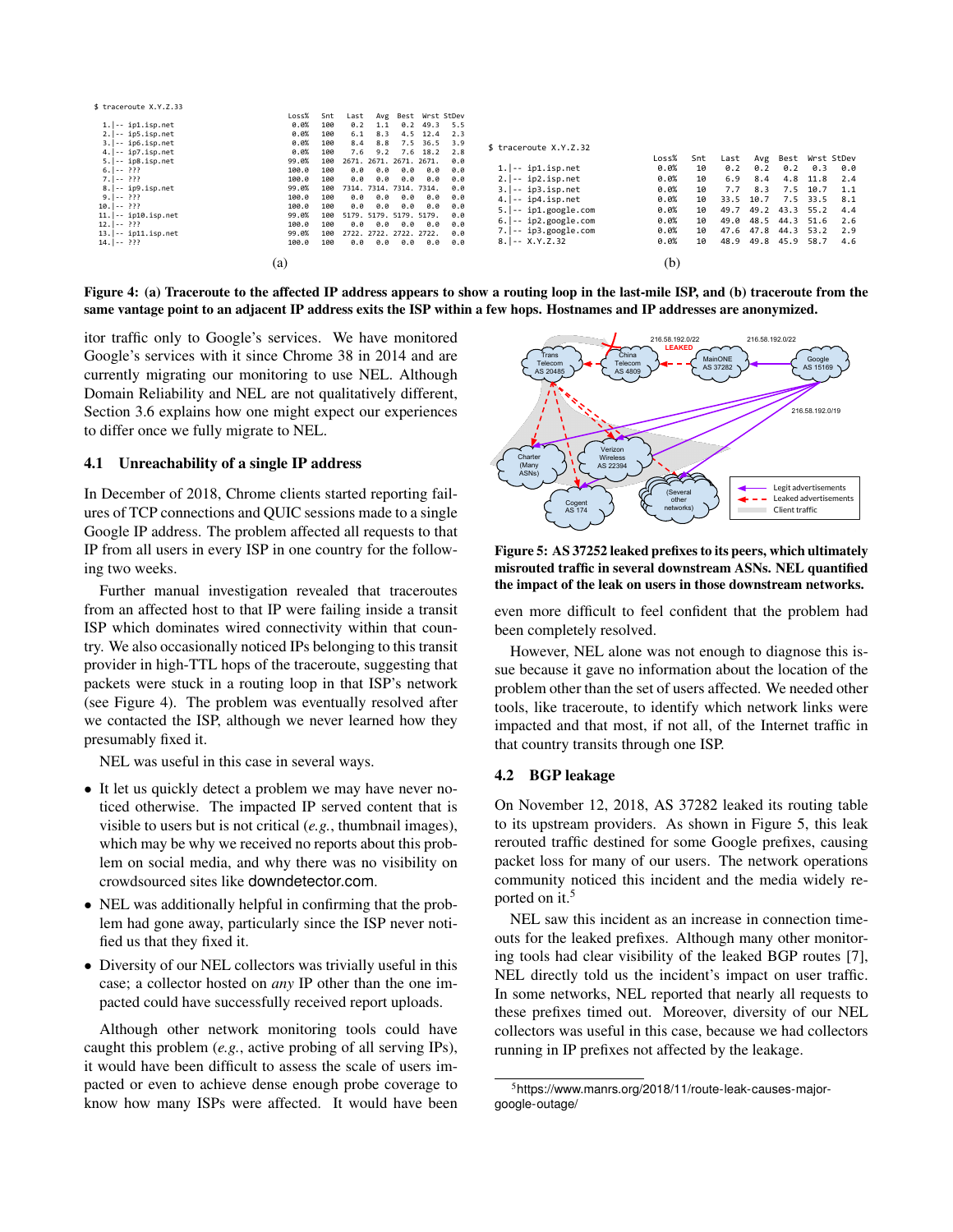On the other hand, NEL said nothing about the cause of the outage other than perhaps that the problem was localized to a specific set of prefixes. It would probably be most valuable to overlay NEL data on existing BGP leak detection tools, to distinguish relatively benign incidents of BGP leakage (*i.e.*, that do not impact much traffic) from major events like this one.

Note that BGP leaks that have no impact on the users of Google's services are likely since Google advertises and uses different IP prefixes to serve its users in different parts of the world. Hence, when an ISP erroneously advertises one of our prefixes, this has no impact on users if this ISP operates in a region far from where we use the affected prefix. NEL helps us avoid troubleshooting such inconsequential problems, whose impact would otherwise have been hard to determine only based on analysis of BGP data.

## 4.3 Malware-induced DNS hijacking

In February of 2018, NEL reported that users in a large ISP were resolving several of our domains to non-authoritative IP addresses belonging to a third-party cloud hosting provider. Clients could still complete requests to these domains (*i.e.*, most reports we received had type ok), suggesting the presence of a layer 3 proxy server. Although requests were successful, this was still concerning because a proxy could reduce performance and reliability. We could not find reports of the problem online or reproduce the issue ourselves from our CDN infrastructure in the ISP.

We later discovered a rogue DNS resolver associated with malware that was responding to DNS requests in much the same way. We theorize that either (1) an ISP DNS server had been compromised to resolve requests using the rogue resolver, or (2) many machines and/or home routers in that ISP had been similarly compromised.

This case highlights a key advantage of NEL over traditional active probing: NEL monitors actual user network conditions and configurations, which can differ from those of dedicated monitoring infrastructure. It can detect massive problems that are simply invisible to other forms of monitoring. However, this case also highlights that NEL is not necessarily very helpful in debugging problems; in this case, since NEL does not report which DNS resolver clients use, it did not help us make progress on the problem.

Note that collector diversity was unnecessary in this case because requests to these hijacked domains still worked. Nonetheless, NEL was helpful because it alerted us to the presence of a proxy server associated with malware.

#### 4.4 Protocol-specific problems

On March, 17, 2017, NEL observed that users were having trouble connecting to Google services in two of our datacenters in the United States and Europe. On closer inspection, only clients using QUIC [23] were affected. This was corroborated by reports from users.6

Our operations team traced the problem back to a bad server configuration change, and mitigated it soon after. The problem caused machines in the affected datacenters to drop all traffic on established QUIC sessions. Although QUIC clients transparently fall back to TCP when QUIC cannot establish a connection, that did not help in this case because we only dropped packets *after* a connection was established.

This situation illustrates the value of black box traffic monitoring; if operations teams only monitor specific protocol-level metrics (*e.g.*, number of connections established), then there is a chance that those metrics do not tell the whole story. NEL lets operations teams know whether users' connections are healthy end-to-end.

NEL collector diversity was useful in this case because the problem was localized to a few datacenters; clients could successfully upload NEL reports to other locations.

#### 4.5 Monitoring of NEL report uploads

In addition to discovering network outages, we have also leveraged NEL's collection infrastructure to monitor previously unmonitored infrastructure. Other operators of NEL collectors may do the same.

Domain Reliability monitors only Google's first-party services, but not customer-owned origins hosted on Google's cloud infrastructure. This is currently a blind spot in our monitoring. Moreover, NEL will not allow us to monitor customer-owned origins directly, since NEL's privacy design gives the *customer*, and not their cloud provider, control over whether reports are collected and where they are sent.

To help ameliorate this limitation, in addition to our existing diverse set of NEL collectors, we run another set of collectors hosted on our cloud infrastructure. As a result, whenever a user makes a request to a Google service, the user agent generates a NEL report and attempts to upload it to one of our cloud collectors with a probability based on the values of the weight fields in our NEL policy. The user agent then generates and uploads a *meta report* about the upload of the original report.

Although this technique does not grant us visibility into problems affecting individual cloud tenants (*e.g.*, a misconfigured tenant firewall), it at least lets us detect problems affecting our entire cloud infrastructure, even if those problems are localized to a small number of clients. For example, this helped us quickly confirm that the BGP leak in Section 4.2 also impacted our cloud infrastructure.

One caveat to meta reports is that they are not representative. Any sampling rates defined in the NEL policy are compounded for meta reports, making it more difficult to get a large enough collection of meta reports to derive a statistically meaningful signal. Clients with unreliable connectivity are more likely to attempt to send NEL reports, and to fail

<sup>6</sup>https://news.ycombinator.com/item?id=13892431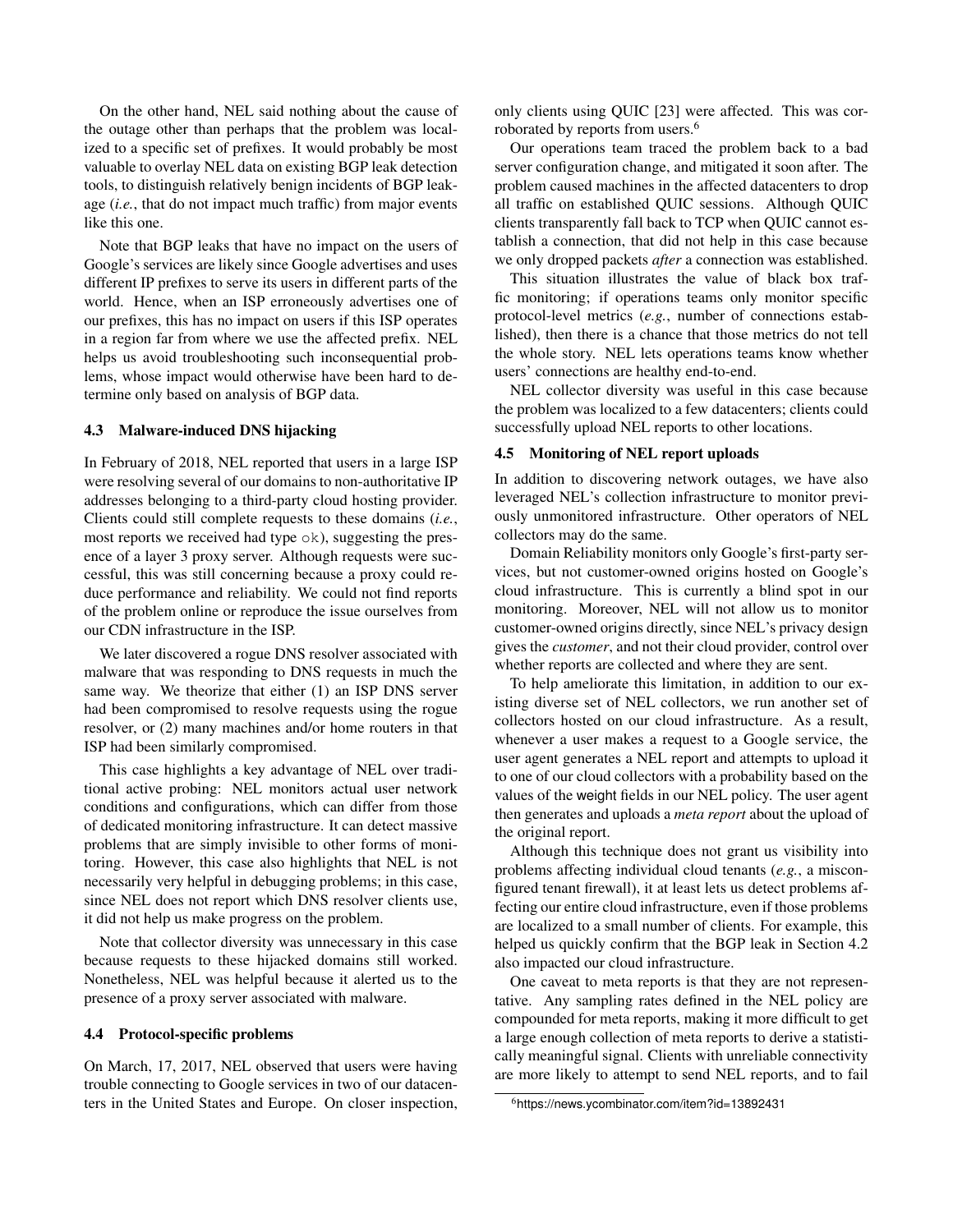doing so. So, we see higher baseline error rates for NEL report traffic from such clients compared to the global set of NEL reports. As a result, we cannot compare NEL error rates for our cloud infrastructure and our non-cloud infrastructure; but, trend analysis on meta reports remains useful.

# 5 Deployment Challenges

This section discusses several practical challenges we encountered when deploying NEL. Other web service operators are likely to encounter similar hurdles.

## 5.1 Collector diversity

As seen in some of our case studies (*§*4), diversity in the deployment of collectors has been crucial to collect client unreachability reports in a timely manner. For example, in the BGP leak case, it was crucial that we had a collector in a different prefix from those leaked.

While such diversity existed in Google's infrastructure even prior to our deployment of NEL, hosting collectors across the globe, in multiple prefixes and AS numbers, and supporting multiple IP versions is unlikely to be straightforward for an arbitrary web service. Therefore, to ease the use of NEL by other web services, we envision public cloud providers offering "NEL collectors as a service." Like Google, other large cloud providers also have a rich diversity of global infrastructure that naturally lends itself for use as NEL collectors.

## 5.2 Overhead

NEL increases network traffic for both clients and service providers in two ways: 1) the additional header that the service provider must include in its responses to clients' HTTP requests, and 2) reports that clients upload to NEL collectors.

Response header overhead. As shown in Figure 3, servers must send two headers to activate NEL: NEL and Report-To. Although exact sizes vary depending on the number of collectors and the presence of non-default options, headers are typically several hundred bytes long and are uncompressed unless the client is using HTTP/2. Furthermore, there is currently no way for clients to tell the server whether they support NEL or already have activated NEL for an origin, so servers typically include headers on all requests to all clients. This could be particularly problematic when serving many small objects, in which case NEL headers could constitute a significant fraction of the total response size.

Service operators have several ways to curtail NEL's bandwidth usage. Operators could (1) only serve NEL on a fixed fraction of responses, (2) try to predict which clients support NEL based on their User-Agent header, or (3) only serve NEL headers on HTTP/2 connections, under the assumption that (due to NEL's relatively young age) all clients that support NEL also support HTTP/2.

Report upload overhead. NEL also incurs overhead whenever clients upload reports. Reports we receive from our clients are  $532 \pm 34$  bytes long; clients batch these into uploads that contain an average of 1.3 reports each. Clients upload a batch of reports about an origin once per minute.

Clients pay additional bandwidth overhead for failed uploads: 1) Clients incur connection establishment overhead multiple times as they retry an upload to different collectors, and 2) each failed upload may itself generate a NEL report.

Service operators can control these overheads with sampling rates in the NEL header. In particular, because *most* requests succeed, the success fraction field can have a large impact on total upload traffic. For example, over 90% of requests to our services succeed and reports about those requests do not contribute much to our ability to reason about network outages other than by establishing proper baselines. We set success fraction to 0.05, but success reports are still almost 40% of our upload traffic.

## 5.3 Provisioning for bursty workloads

We could further reduce success fraction, but at a cost. Although request failures are much rarer than successes, failures are very bursty. Major network outages can cause large networks to send tens or hundreds of times more NEL reports than they normally would. A service's NEL collection infrastructure must be provisioned to handle these cases or risk data collection failing at exactly when it is most needed.

NEL client retry logic compounds this by causing clients to retry uploads to collectors when they are overloaded. We currently mitigate this by having our collectors always return HTTP 200, which prevents clients from retrying uploads when the collection infrastructure is overloaded. If more explicit control is needed, the NEL specification requires user agents to stop sending reports to a collector entirely when that collector returns an HTTP 410 (*Gone*) response.

## 5.4 Application-layer retries

It can be tempting to compare error rates across different kinds of applications, domains, and URLs. For example, one might suspect that if one domain has four times the error rate of another then something must surely be wrong with the former domain. Although this *might* be true, application-layer retry logic could also explain the discrepancy.

For example, if a Web application makes a lot of AJAX requests to example.com and *retries those requests when they fail*, then the overall NEL error rate for example.com will appear higher. This is because successive request failures are likely not independent; if a request fails once, it is much more likely that a second request will also fail.

This logic also applies to user-initiated retries. If a particular request is more likely to elicit a retry (*e.g.*, a browser reload) from a user when it fails, that can also inflate the NEL error rate. For example, a user may be more likely to retry requests that are very important to them whereas they may simply abandon more trivial requests.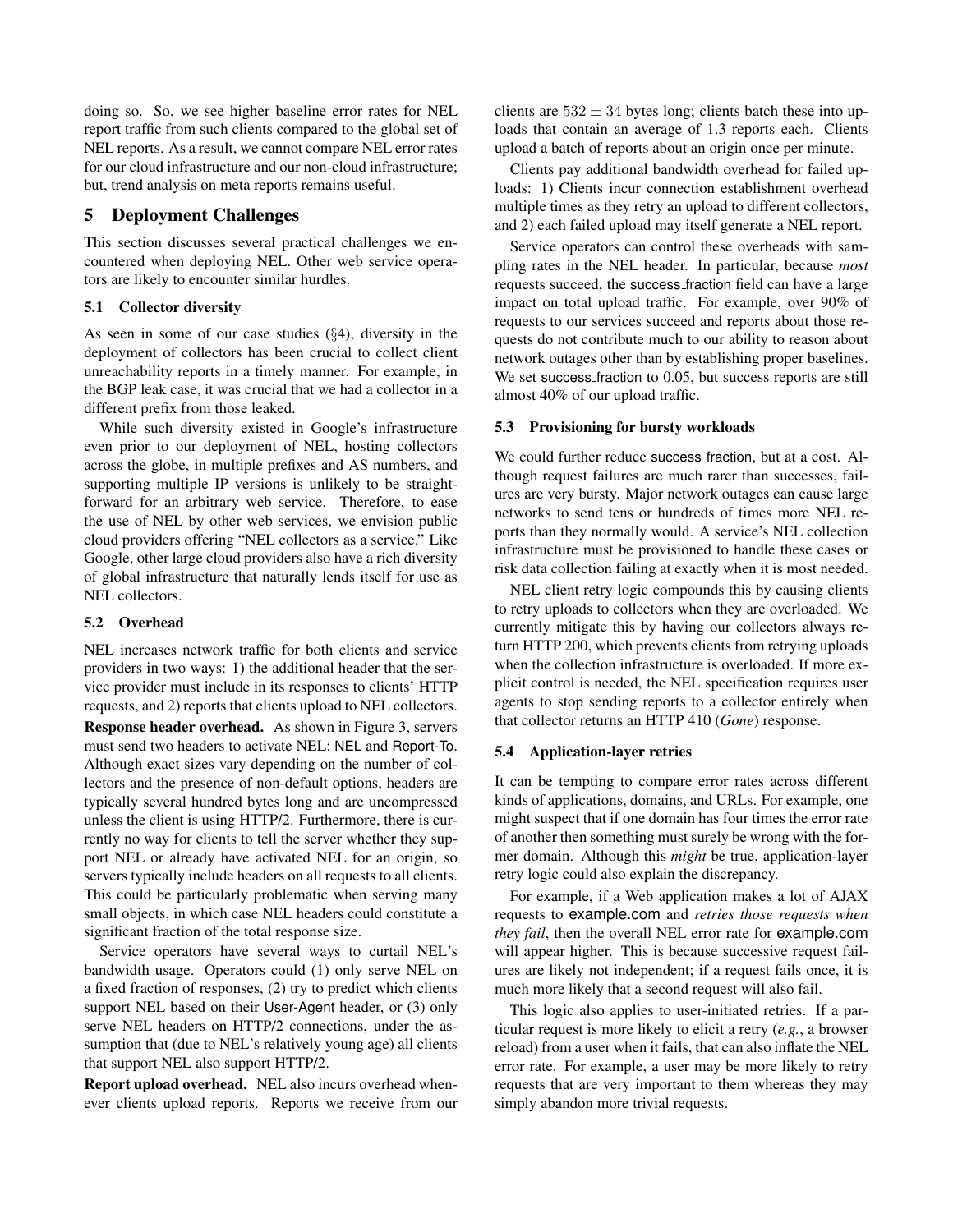# 6 Future Work

End-to-end report encryption. As mentioned in Section 5.1, one easy way operators can increase the likelihood that clients can successfully upload NEL reports is to host collectors in cloud providers. However, NEL clients currently assume that operators trust collectors and therefore do not encrypt reports beyond uploading them using HTTPS. If an operator does not trust a cloud, their only option currently is to use the cloud as a layer 3 proxy and terminate HTTPS elsewhere. Future versions of NEL could encrypt reports end-to-end (*e.g.*, using PGP), which would decouple collectors (which would see reports as opaque blobs) and report analyzers (which could decrypt reports).

Automated triage. Individual NEL reports are rarely useful; we derive utility from examining collections of reports and identifying patterns in those collections. For example, if we see many timeouts of requests to many IPs in a prefix, that may indicate a problem with that entire prefix. We currently look for problems in a manually curated set of dimensions based on our past experience, but in the future could try to automatically identify problematic user populations without *a priori* knowledge of likely problems. Based on the "shape" of a given problem (*i.e.*, the distribution of different types of NEL reports), we could attempt to automate triage of the problem. For example, if we detect that all users in just one ISP are having difficulty accessing a domain, then we could automatically notify that ISP, since their network configuration is a likely culprit.

Reducing overhead. Future versions of NEL might add several mechanisms to reduce the overhead of NEL policy headers. For example, we might let services specify NEL policies in external URLs, using a mechanism like the proposed Origin Policy [33] or Site-Wide HTTP Headers [26] standards. By making their NEL policy object cacheable, service providers can preclude clients from having to fetch the policy from the external URL after every successful request. We may also let clients include request headers which indicate when the server should send NEL policy headers, using a mechanism similar to HTTP Client Hints [16]. This would prevent servers from needlessly sending NEL headers to clients that will ignore them.

# 7 Related Work

Earlier in Section 2, we reviewed prior work which shares NEL's aim of detecting and diagnosing service unreachability. Here, we compare NEL to other systems which also rely on client-side measurements.

There have been a number of previous client-side measurement systems focused on one of the following goals: continual collection of passive measurements [30], enabling users to measure their network [21], or orchestration of measurement campaigns [29, 25, 13]. All of these efforts aim to gather measurements with the aim of compiling performance distributions, characterizing middleboxes, measuring network topologies, etc. Since none of this data needs to be compiled in a timely manner, uploading via redundant paths has been unnecessary in these efforts, unlike in NEL. Moreover, since the measurements gathered in these systems do not contain application traffic, protecting user privacy has not been a concern.

Windows Error Reporting (WER) [15] is most similar in spirit to NEL in that it too uploads error reports gathered at the client. WER does have to pay attention to privacy by pruning crash reports before uploading them. However, since uploaded crash reports are analyzed at a later point in time [18], failover on the upload path was unnecessary in this case too.

Odin [10] enables Microsoft to gather measurements from their clients to their CDN. By incorporating active measurement logic into client applications, Odin preempts concerns regarding coverage associated with dedicated monitoring infrastructure. Like NEL, Odin too attempts to make report uploading fault-tolerant via proxies in third-party networks. Unlike NEL, since Odin only relies on measurements that it actively issues, purging reports to protect privacy is not a significant concern. Odin also cannot be used by services not managed by Microsoft.

# 8 Conclusion

Despite the wide range of solutions available today to detect and diagnose reachability issues over the Internet, service operators lack an important capability: the ability to quantify the number of clients affected by any particular outage. To fill this void, we presented NEL, which equips service providers with timely collection of reachability reports generated at the client. Incorporation of NEL's techniques into Chrome has proved invaluable over the last few years in monitoring reachability to Google's domains. Motivated by our experience, we have proposed NEL as a W3C standard to spur support for it in other user agents and to enable other service providers to benefit from this capability.

# Acknowledgements

We thank the anonymous reviewers and our shepherd, KyoungSoo Park, for their valuable feedback. Many people at Google have contributed to this project, particularly through their experiences investigating problems NEL has detected. In particular, we thank Emma Christie, Fred Douglas, Logan Ingalls, Martijn Stevenson, Matthew Steele, Steve Wang, Wesley Darlington, and Yan Avlasov for investigating issues that NEL has detected over the years. Debashish Chatterjee, Francesco Marabotto, Jelmer Vernooij, and Mitchell Jeffrey have provided valuable support from Google's SRE organization. We thank Chris Bentzel for initial sponsorship of the project. Harsha Madhyastha's participation was funded in part by the National Science Foundation via award CNS-1563849.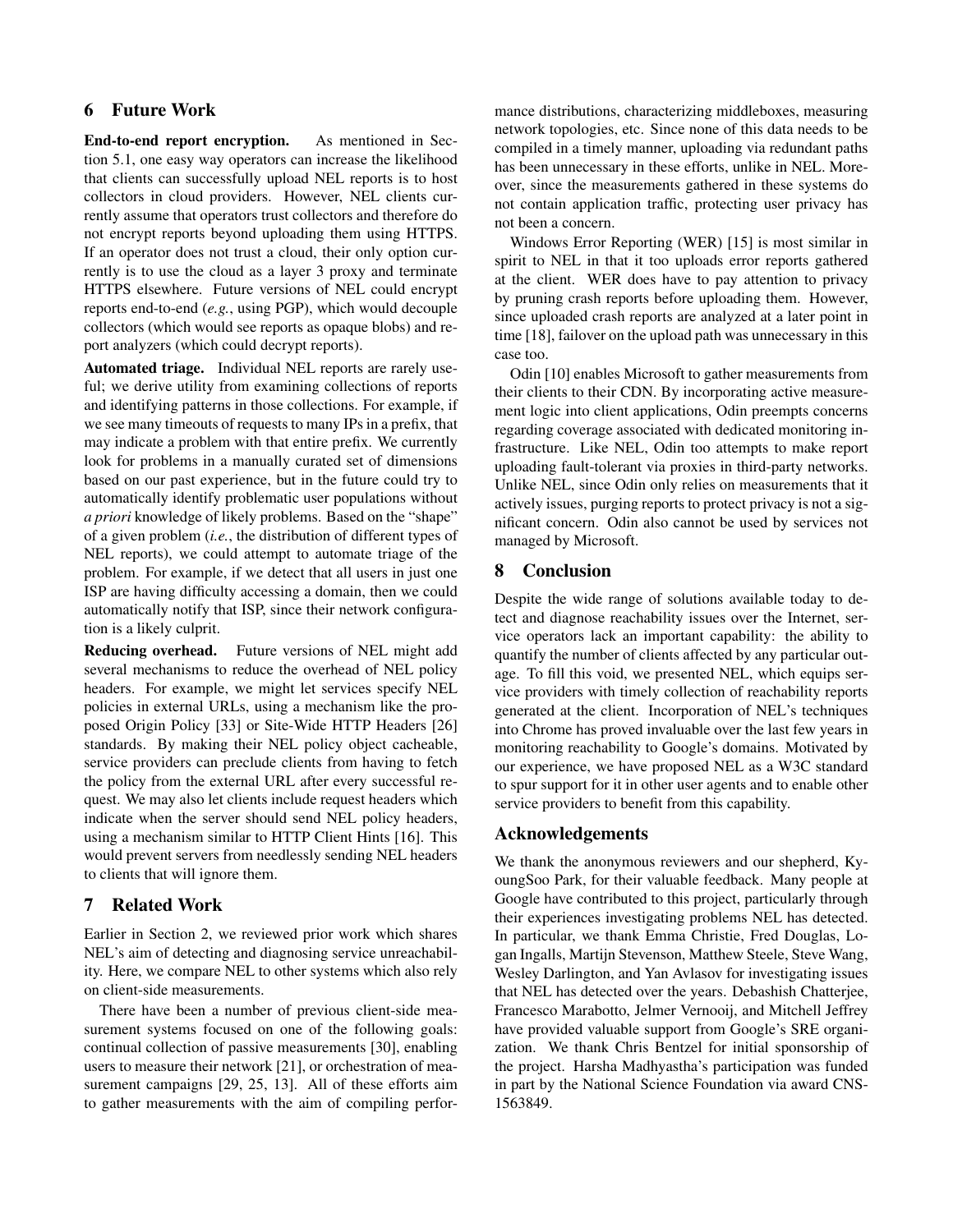# References

- [1] BGP errors are to blame for Monday's Twitter outage, not DDoS attacks. https://www.csoonline. com/article/3138934/security/bgp-errors-are-toblame-for-monday-s-twitter-outage-not-ddosattacks.html.
- [2] A DNS hijacking wave is targeting companies at an almost unprecedented scale. https://arstechnica. com/information-technology/2019/01/a-dnshijacking-wave-is-targeting-companies-at-analmost-unprecedented-scale/.
- [3] Dynatrace. http://www.dynatrace.com.
- [4] ELK stack: Elasticsearch, Logstash, Kibana. https: //www.elastic.co/elk-stack.
- [5] Google Stackdriver. https://cloud.google.com/ stackdriver/.
- [6] RIPE Atlas. https://atlas.ripe.net.
- [7] ThousandEyes. https://www.thousandeyes.com/ solutions/bgp-and-route-monitoring.
- [8] A. Barth. RFC 6454: The Web Origin Concept. *Internet Engineering Task Force (IETF)*, Dec. 2015.
- [9] P. Anastas, W. R. Breen, Y. Cheng, A. Lieberman, and I. Mouline. Methods and apparatus for real user monitoring, 2010. US Patent 7,765,295.
- [10] M. Calder, R. Gao, M. Schröder, R. Stewart, J. Padhye, R. Mahajan, G. Ananthanarayanan, and E. Katz-Bassett. Odin: Microsoft's scalable fault-tolerant CDN measurement system. In *USENIX Symposium on Networked Systems Design and Implementation (NSDI)*, 2018.
- [11] D. Creager, I. Grigorik, A. Reitbauer, J. Tuttle, A. Jain, and J. Mann. Network Error Logging. W3C Editor's Draft, W3C Web Performance Working Group, 2019.
- [12] A. Dainotti, C. Squarcella, E. Aben, K. C. Claffy, M. Chiesa, M. Russo, and A. Pescapé. Analysis of country-wide internet outages caused by censorship. In *ACM Internet Measurement Conference (IMC)*, 2011.
- [13] M. Dhawan, J. Samuel, R. Teixeira, C. Kreibich, M. Allman, N. Weaver, and V. Paxson. Fathom: A browser-based network measurement platform. In *ACM Internet Measurement Conference (IMC)*, 2012.
- [14] R. Ensafi, D. Fifield, P. Winter, N. Feamster, N. Weaver, and V. Paxson. Examining how the great firewall discovers hidden circumvention servers. In *ACM Internet Measurement Conference (IMC)*, 2015.
- [15] K. Glerum, K. Kinshumann, S. Greenberg, G. Aul, V. Orgovan, G. Nichols, D. Grant, G. Loihle, and G. Hunt. Debugging in the (very) large: Ten years of implementation and experience. In *ACM Symposium on Operating Systems Principles (SOSP)*, 2009.
- [16] I. Grigorik and Y. Weiss. HTTP Client Hints. Internet-Draft, HTTP Working Group, 2019. https://httpwg. org/http-extensions/client-hints.html.
- [17] A. Gulbrandsen, P. Vixie, and L. Esibov. A DNS RR for

specifying the location of services (DNS SRV). Technical report, IETF, 2000.

- [18] S. Han, Y. Dang, S. Ge, D. Zhang, and T. Xie. Performance debugging in the large via mining millions of stack traces. In *International Conference on Software Engineering (ICSE)*, 2012.
- [19] X. Hu and Z. M. Mao. Accurate real-time identification of IP prefix hijacking. In *IEEE Symposium on Security and Privacy*, 2007.
- [20] E. Katz-Bassett, H. V. Madhyastha, J. P. John, A. Krishnamurthy, D. Wetherall, and T. E. Anderson. Studying black holes in the Internet with Hubble. In *USENIX Symposium on Networked Systems Design and Implementation (NSDI)*, 2008.
- [21] C. Kreibich, N. Weaver, B. Nechaev, and V. Paxson. Netalyzr: Illuminating the edge network. In *ACM Internet Measurement Conference (IMC)*, 2010.
- [22] M. Lad, D. Massey, D. Pei, Y. Wu, B. Zhang, and L. Zhang. PHAS: A prefix hijack alert system. In *USENIX Security symposium*, 2006.
- [23] A. Langley, A. Riddoch, A. Wilk, A. Vicente, C. Krasic, D. Zhang, F. Yang, F. Kouranov, I. Swett, J. Iyengar, and J. Bailey. The QUIC transport protocol: Design and Internet-scale deployment. In *ACM SIG-COMM*, 2017.
- [24] R. Mahajan, D. Wetherall, and T. Anderson. Understanding BGP misconfiguration. In *ACM SIGCOMM*, 2002.
- [25] A. Nikravesh, H. Yao, S. Xu, D. Choffnes, and Z. M. Mao. Mobilyzer: An open platform for controllable mobile network measurements. In *MobiSys*, 2015.
- [26] M. Nottingham. Site-Wide HTTP Headers. Internet-Draft, IETF Network Working Group, 2017. https:// mnot.github.io/I-D/site-wide-headers/.
- [27] C. Reis, S. D. Gribble, T. Kohno, and N. C. Weaver. Detecting in-flight page changes with web tripwires. In *USENIX Symposium on Networked Systems Design and Implementation (NSDI)*, 2008.
- [28] P. Richter, R. Padmanabhan, N. Spring, A. Berger, and D. Clark. Advancing the art of Internet edge outage detection. In *ACM Internet Measurement Conference (IMC)*, 2018.
- [29] M. A. Sánchez, J. S. Otto, Z. S. Bischof, D. R. Choffnes, F. E. Bustamante, B. Krishnamurthy, and W. Willinger. Dasu: Pushing experiments to the Internets edge. In *USENIX Symposium on Networked Systems Design and Implementation (NSDI)*, 2013.
- [30] S. Sundaresan, S. Burnett, N. Feamster, and W. De Donato. BISmark: A testbed for deploying measurements and applications in broadband access networks. In *USENIX ATC*, 2014.
- [31] The Apache Software Foundation. Apache log files. https://httpd.apache.org/docs/2.4/logs.html.
- [32] A. van Kesteren. Cross-origin resource sharing. Tech-